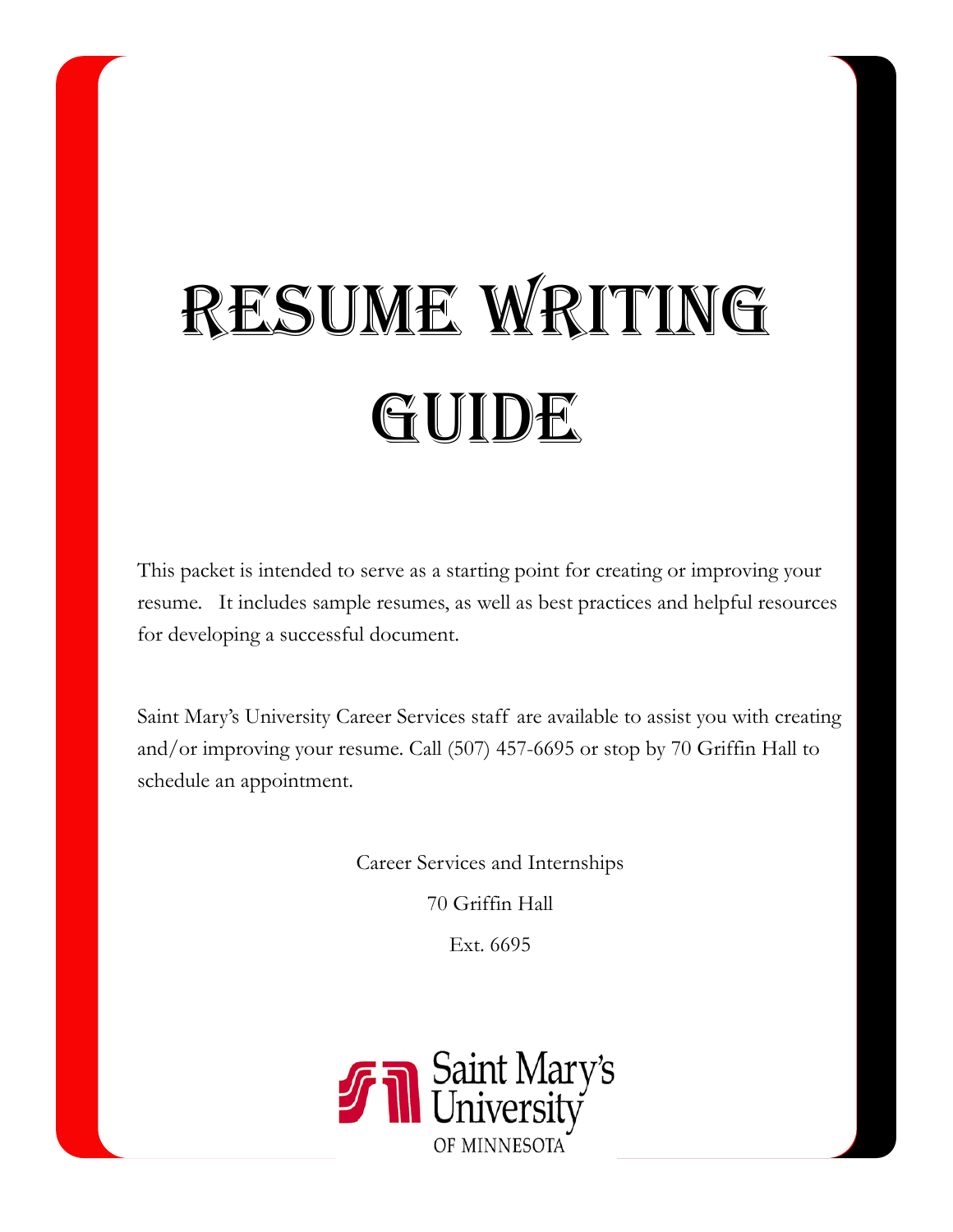# **Contents**

|--|--|--|

### II. **Key Elements of a Successful Resumes**………………….……………….......Page 5

This document is intended to guide you in creating your resume by outlining important types of information to include and tips for doing so in a professional and persuasive manner. Please note this is not intended as a template and the format employed may or may not best represent you. Consider meeting with Career Services to discuss how you might best layout your own resume.

### III. **Action Verbs**…………………………………………………………………....Page 6

A sampling of action verbs is also included on this page. Be sure to use strong action verbs to begin each of your bulleted statements, previewing the skill to be exemplified through the accomplishment statement.

IV. **Transferable Skills** ………………………………………………………..…...Page 7

Transferable skills are those that can be applied in a variety of industries and job functions. Considering which transferable skills you want to convey to employers is a great place to start when composing your resume. This list is a sampling of the types of skills you might highlight on your resume, in addition to those skills that are more specific to your major, intended industry, or job function.

### V. **Resume Heading Options** ………………………………………………...…..Page 8

A list of headings typically found on resumes. Choose headings based on their relevance to the employment opportunity and your objective.

### VI. **Guidelines for Creating a Reference Page** .…………………………… …...Page 9

A reference page is a list of professional acquaintances that are willing to talk with prospective employers about you and your abilities.

# VII. **Chronological Resume Samples**...……………………………………… …..Pages 10-16

In this most commonly accepted resume format, job titles and employers are emphasized, starting with your most recent experiences to illustrate a progressive work history. Your skills and accomplishments are described through bulleted statements under each position. This resume type is recommended for people who have recently graduated with a bachelor's degree, those who are staying within the same career field, and candidates with few time gaps in their job history. This type is most often preferred by employers because it is easy to scan, highlights job titles, employers, and dates, and clearly ties candidates' skills and accomplishments to their work histories.

# VIII. **Functional & Combination Resume Sample/ Sample Reference Page**…..Pages 17-18

This format is an option for candidates who have changed employers frequently, have gaps in their employment history, or are hoping to transition to a new industry or unrelated job function. Functional resumes enable candidates to highlight transferable skills, placing less emphasis on employment dates, job titles, and employers.

## IX. **Additional Resume Writing Resources** ……………………………………..Page 19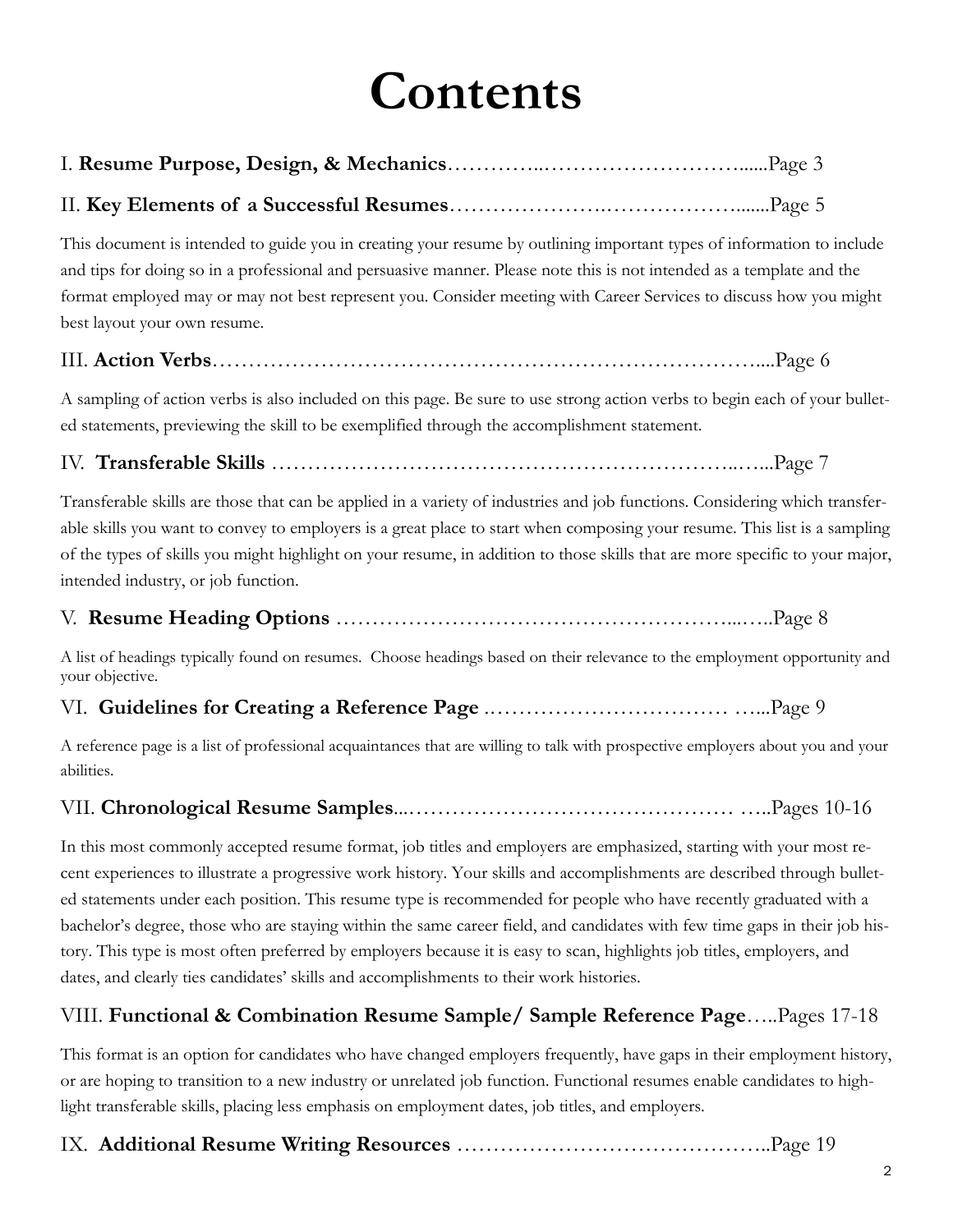# **I. Resume Purpose, Design, & Mechanics**

The purpose of a resume is to market yourself to employers by succinctly summarizing your education, experience, and skills, ultimately aiming to convince employers to invite you to interview. When conceptualizing your resume, think of it as a marketing tool, rather than a simple work history, as it is intended to promote you as the perfect candidate for the opportunity at hand. As you write your resume keep in mind: "Sell it! Don't just tell it!"

Resume writing is an art, not a science. There is no one correct way to formulate a resume, but there are some best practices and standards that Career Services recommends. Stand out from the crowd with high quality content and a clearly written, error-free document. Sequence the information from most important to least important with regard to your career objective. When constructing bullet points, aim to highlight accomplishments that exemplify the skills you possess and employers are seeking. Always write with the potential employer in mind!

**Length:** With a few exceptions, most college students do have a one page resume when applying for internships or entry-level jobs. If you are an involved college student, have held several leadership positions, or have substantial relevant work experience you may have a two page resume. A well-spaced resume with relevant information on 2 pages is better than a 1 page crammed resume or a 1 page resume with font that is too small to read.

**Margins:** Make your resume visually attractive. Use some whitespace to allow the reader's eye to rest. Using .5 inch to 1.5 inch margins is recommended.

**Font:** Use a font that is easy to read. Tahoma, Verdana, Times New Roman, Arial, and Courier New are good choices. A 10-12 point font size is recommended.

**Consistency:** Keep the formatting consistent throughout your resume. For example, if you choose to bold a job title, make sure you bold every job title. Also, make sure that all of your bullet points, section headers, dates, etc. line up neatly on the page.

**Accuracy:** Your resume, and all other job search materials, must be 100% error free. Be sure to carefully read through your resume, checking grammar, spelling, and punctuation. It is a good idea to have at least 2-3 people proofread it as well.

**Be Accomplishment-Orientated:** Employers hire you for your skills and want to read about times when you have successfully utilized the skills they are seeking. Describe achievements, rather than listing duties, quantify outcomes whenever possible, and be sure to highlight your proficiency in both technical (industry or job function-specific) and transferable skills.

**Use Action Verbs:** Strengthen your bullet points by beginning each with an action verb that previews the skill to be exemplified in that accomplishment statement. This allows a potential employer to more easily scan your resume for what he or she is seeking.

**Make it Clear and Be Succinct:** Eliminate the pronoun "I" at the beginning of each bullet point as this is assumed. Avoid introductory and wind-up phrases such as "My duties included..." and "My responsibilities were…"

**Overall Appearance:** Ask yourself and others if your document is easy to read and professional looking. Print on high quality bond paper (24-pound, 25% cotton). White, off-white, ivory or light gray are the best colors. Avoid resume templates as the format is limiting. Do not fold or staple your resume. Also, consider that the average recruiter may scan your resume for 30 seconds or less. Make sure that your most important information stands out.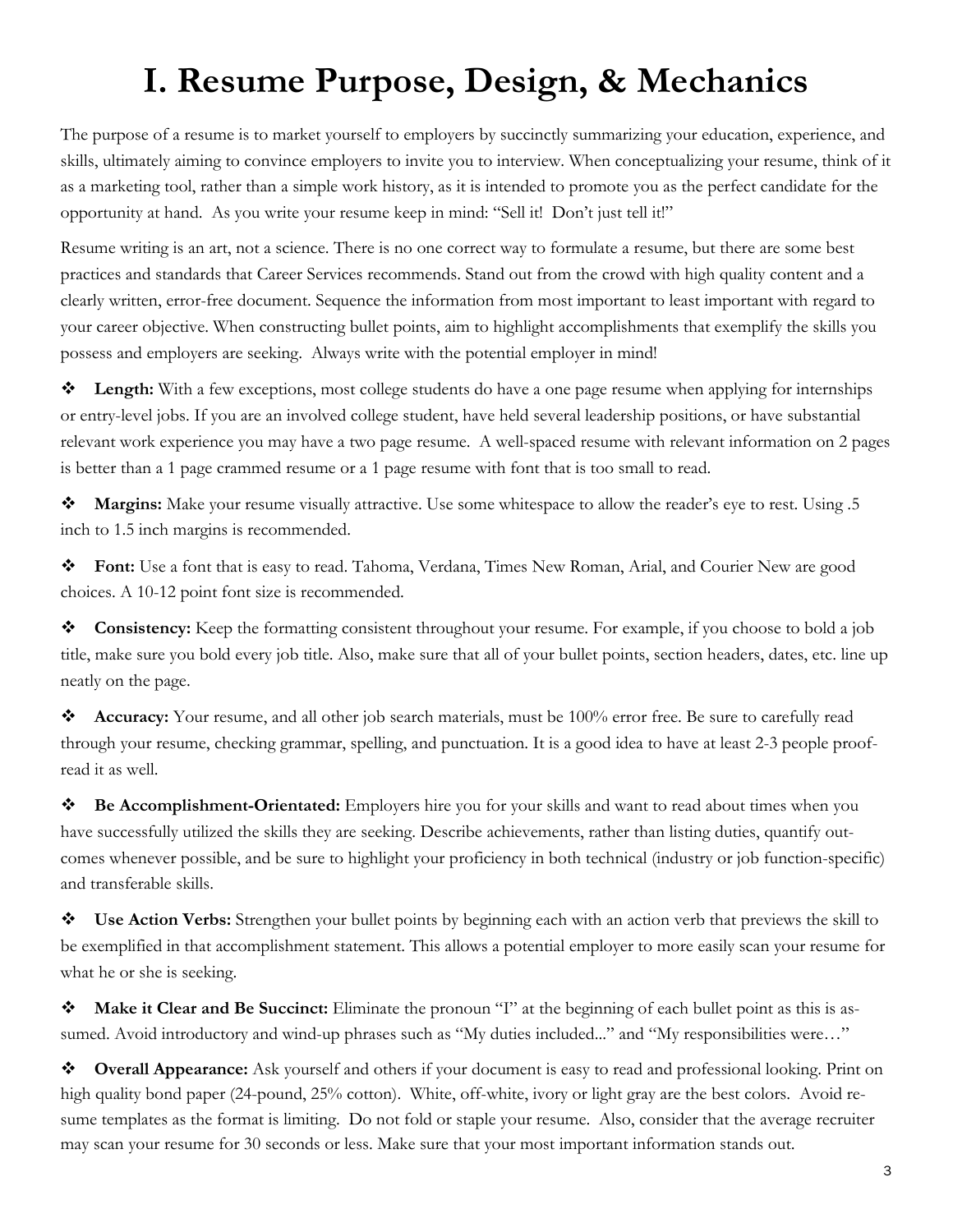# **Four Key Steps To Writing A Resume**

### **Step 1: Analyze the Job Description**

Read job descriptions thoroughly and then highlight all of the keywords which indicate required and preferred skills, abilities, attributes, and qualifications. If an employer is looking for somebody who is innovative, punctual, and attentive to detail, use these same words in your resume.

### **Step 2: Generate a List of Accomplishments**

Create an inventory of your accomplishments. These should include tasks that you enjoyed doing, did well, and of which you were proud. Include education/training, volunteer experience, jobs, projects, school assignments, travel, and group/team activities. Focus on the outcome of your efforts. Quantify your results if possible. Don't be humble! Resumes are promotional tools.

### **Step 3: Identify Relevant Skill Areas**

What skills are necessary for the job? Frame your experience so that the focus is on skills and achievements that are desirable for that particular position. Expand on relevant skills and experiences and commit less space to describing other experiences.

### **Step 4: Write Descriptive Phrases**

Using action verbs, see page 6, write short phrases to describe experiences that demonstrate your relevant skills. Remember, always place them in order of relevance. The most relevant information should always be on top.

### **Resume Tips For First Year Students**

- You may include work, leadership, and academic achievements from high school. By your third year, college experiences should replace those from high school.
- Don't worry about having limited work experience. You may highlight other accomplishments, such as those listed on the Resume Headings ideas, page 8.
- First resumes require extra time to assemble. Expect to spend a few hours creating a rough draft, and make an appointment with a career services staff member to review your resume.
- Be patient with the process! Resumes are always a work in progress.
- Keep an inventory of your achievements. Save any positive written feedback you receive and other documents that illustrate your success. These come in handy when creating a resume and cover letter.

### **Resume Dos and Don'ts**

| Do                                                                                   | Don't                                                                                                                                                              |  |  |  |
|--------------------------------------------------------------------------------------|--------------------------------------------------------------------------------------------------------------------------------------------------------------------|--|--|--|
| Focus on the specific results of your work, significant                              | Use phrases such as "Responsibilities included"                                                                                                                    |  |  |  |
| achievements, and recognition received                                               | Use resume templates included in word processing software                                                                                                          |  |  |  |
| Use action verbs such as "created" or "coordinated" to de-<br>scribe your experience | Manipulate margins or font size to accommodate information<br>in place of proper editing<br>Include routine job duties such as "making copies"                     |  |  |  |
| Get feedback from several people, including a career counse-<br>lor.                 |                                                                                                                                                                    |  |  |  |
| Have somebody you trust proofread your resume for spelling                           | Use long sentences or paragraphs                                                                                                                                   |  |  |  |
| and grammatical errors. Use readable and common fonts                                | Submit the same resume to every employer, regardless of the<br>position                                                                                            |  |  |  |
| Remember to describe both your paid and unpaid positions                             |                                                                                                                                                                    |  |  |  |
| or volunteer experiences                                                             | Write long and overly generic objectives such as, "To find a<br>sales position at a medium sized corporation where I can<br>grow and develop my management skills" |  |  |  |
| Exercise restraint rather than cramming too much infor-<br>mation onto a resume      |                                                                                                                                                                    |  |  |  |
| Tailor your resume to each specific position                                         |                                                                                                                                                                    |  |  |  |
|                                                                                      |                                                                                                                                                                    |  |  |  |

Use high quality paper in a neutral color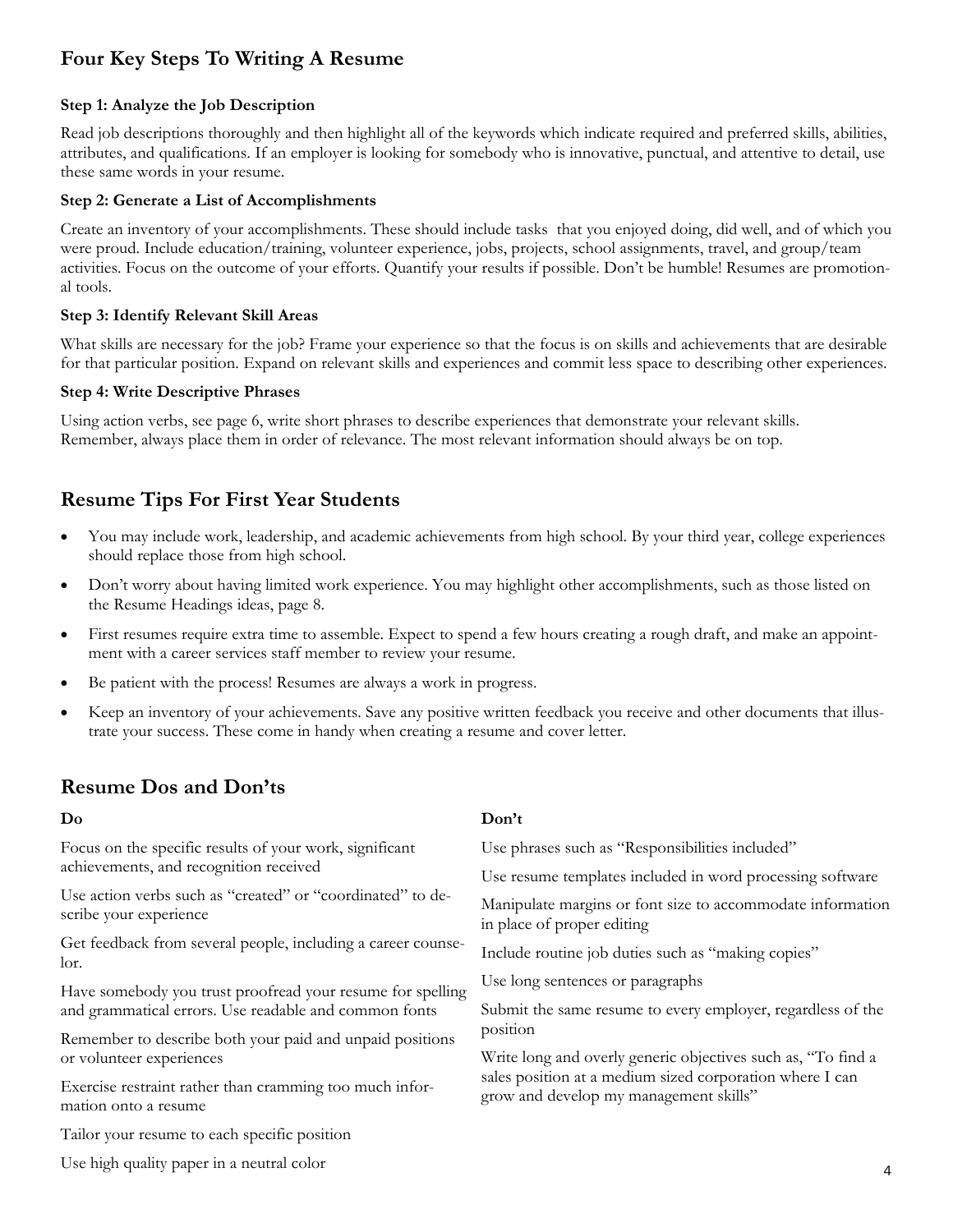# **II. Key Elements of a Successful Resume**

## **Your First and Last Name**

♦ Phone number ♦ Email address ♦ Street address ♦ City, state & zip code

### \_\_\_\_\_\_\_\_\_\_\_\_\_\_\_\_\_\_\_\_\_\_\_\_\_\_\_\_\_\_\_\_\_\_\_\_\_\_\_\_\_\_\_\_\_\_\_\_\_\_\_\_\_\_\_\_\_\_\_\_\_\_\_\_\_\_\_\_\_\_\_\_\_\_\_\_\_\_\_\_\_\_\_\_\_\_\_\_\_\_\_\_\_\_\_\_\_\_\_\_\_\_ **PROFILE**

A profile is a list, in ten lines or fewer, of the skills and abilities you have mastered that would be useful for the job you are seeking. If an employer is specifically looking for certain skills, this can be a very effective way to illustrate that you have them. This may be titled "Profile", "Qualifications", "Strengths", "Areas of Knowledge & Ability", "Expertise", or something similar. This section can be eliminated, used in addition to the career objective, or used in place of the career objective.

### **\_\_\_\_\_\_\_\_\_\_\_\_\_\_\_\_\_\_\_\_\_\_\_\_\_\_\_\_\_\_\_\_\_\_\_\_\_\_\_\_\_\_\_\_\_\_\_\_\_\_\_\_\_\_\_\_\_\_\_\_\_\_\_\_\_\_\_\_\_\_\_\_\_\_\_\_\_\_\_\_\_\_\_\_\_\_\_\_\_\_\_\_\_\_\_\_\_ EDUCATION**

**Institution** City, State (Expected) Graduation Month Year

Write out the full name of your (expected) degree; also list Minors and Concentrations

GPA: 4.0/4.0 (it is recommended that you include your GPA if it is 3.0 or higher)

Other possible information to include: **Study Abroad** experiences, **Relevant Coursework**, or **Academic Awards and Honors**.

### \_\_\_\_\_\_\_\_\_\_\_\_\_\_\_\_\_\_\_\_\_\_\_\_\_\_\_\_\_\_\_\_\_\_\_\_\_\_\_\_\_\_\_\_\_\_\_\_\_\_\_\_\_\_\_\_\_\_\_\_\_\_\_\_\_\_\_\_\_\_\_\_\_\_\_\_\_\_\_\_\_\_\_\_\_\_\_\_\_\_\_\_\_\_\_\_\_ **EXPERIENCE, RELEVANT EXPERIENCE, INTERNSHIP EXPERIENCE** [possible titles/descriptive headings]

Organization, **Your Job Title** – City, State Month Year - Month Year

- The position header above is one example of formatting. Other formats can include using two lines or rearranging the order of the Organization, Job Title, Location, and Dates to emphasize the most important elements.
- You can bold or italicize your title or your organization—whichever is more relevant, but be consistent.
- In this section include bulleted accomplishment statements, which provide examples of times you have successfully used the skills employers are seeking.
- Start with a strong action verb, then follow with an explanation of what you were doing, describe how you did it, and, when possible, include any outcomes that you achieved. Remember, statements should ultimately convey your proficiency in one or more skill sets of interest to the employer by way of providing an example of when you have used them.
- Consider the following questions to help you create more effective bullet points*:* What was the result/outcome of your work? What were your accomplishments? How did you help the organization? What skills/knowledge did you enhance? How does this experience relate to your internship/employment goal?

### Organization, **Your Job Title** – City, State Month Year - Month Year

- Bulleted statements should be in the proper tense (past or present tense) and use consistent grammar and punctuation.
- Be specific by including quantity, frequency, population, and impact of your work whenever possible.
- Make sure your resume is easy to read and not too text heavy. Avoid using colors, multiple fonts, pictures, being too brief, or making it too dense. Make it your own, but be professional.

### $\_$  ,  $\_$  ,  $\_$  ,  $\_$  ,  $\_$  ,  $\_$  ,  $\_$  ,  $\_$  ,  $\_$  ,  $\_$  ,  $\_$  ,  $\_$  ,  $\_$  ,  $\_$  ,  $\_$  ,  $\_$  ,  $\_$  ,  $\_$  ,  $\_$  ,  $\_$  ,  $\_$  ,  $\_$  ,  $\_$  ,  $\_$  ,  $\_$  ,  $\_$  ,  $\_$  ,  $\_$  ,  $\_$  ,  $\_$  ,  $\_$  ,  $\_$  ,  $\_$  ,  $\_$  ,  $\_$  ,  $\_$  ,  $\_$  , **ADDITIONAL EXPERIENCE, LEADERSHIP, HONORS, ACTIVITIES, COMMUNITY SERVICE, VOLUN-TEER, PROFESSIONAL DEVELOPMENT** [possible titles/descriptive headings]

Organization, **Your Job Title** – City, State Month Year - Month Year

- Using multiple experience sections is optional and allows you to emphasize (by placing it closer to the top) your most relevant experience. Experiences within a section should be listed in reverse chronological order.
- Positions within this section should be formatted like previous experience sections, but may or may not include bullet points.
- In an additional experience section, you can include work experiences that may not be directly related to the job you are applying to, but add to your credibility by exemplifying a progressive work history.

### Emphasize your transferable skills, those that can be taken from one experience and applied elsewhere.

- Organization, **Your Role (e.g. Member, Participant, Honoree, or Presenter)**  City, State Month Year Month Year
- This section can also be an opportunity to share your experiences as a leader, honors received, community involvement, professional development activities, or membership in organizations. As illustrated, replace "job title" with the role you played.
- Including bullet points is optional, depending on what you wish to convey to a potential employer.

 $\_$  ,  $\_$  ,  $\_$  ,  $\_$  ,  $\_$  ,  $\_$  ,  $\_$  ,  $\_$  ,  $\_$  ,  $\_$  ,  $\_$  ,  $\_$  ,  $\_$  ,  $\_$  ,  $\_$  ,  $\_$  ,  $\_$  ,  $\_$  ,  $\_$  ,  $\_$  ,  $\_$  ,  $\_$  ,  $\_$  ,  $\_$  ,  $\_$  ,  $\_$  ,  $\_$  ,  $\_$  ,  $\_$  ,  $\_$  ,  $\_$  ,  $\_$  ,  $\_$  ,  $\_$  ,  $\_$  ,  $\_$  ,  $\_$  , **ADDITIONAL SKILLS** [List skills that are testable and concrete. Soft skills such as communication, organizational, and interpersonal skills should not be listed here, but rather incorporated into your bulleted accomplishment statements above.] **Technology:** Try to include programs that would not be assumed based on education and include your proficiency level. For example: Advanced User of Microsoft Office Suite, including Outlook, Excel, and PowerPoint, as well as Adobe Photoshop. **Languages:** For example: Proficient in oral and written German; Beginner knowledge of Spanish.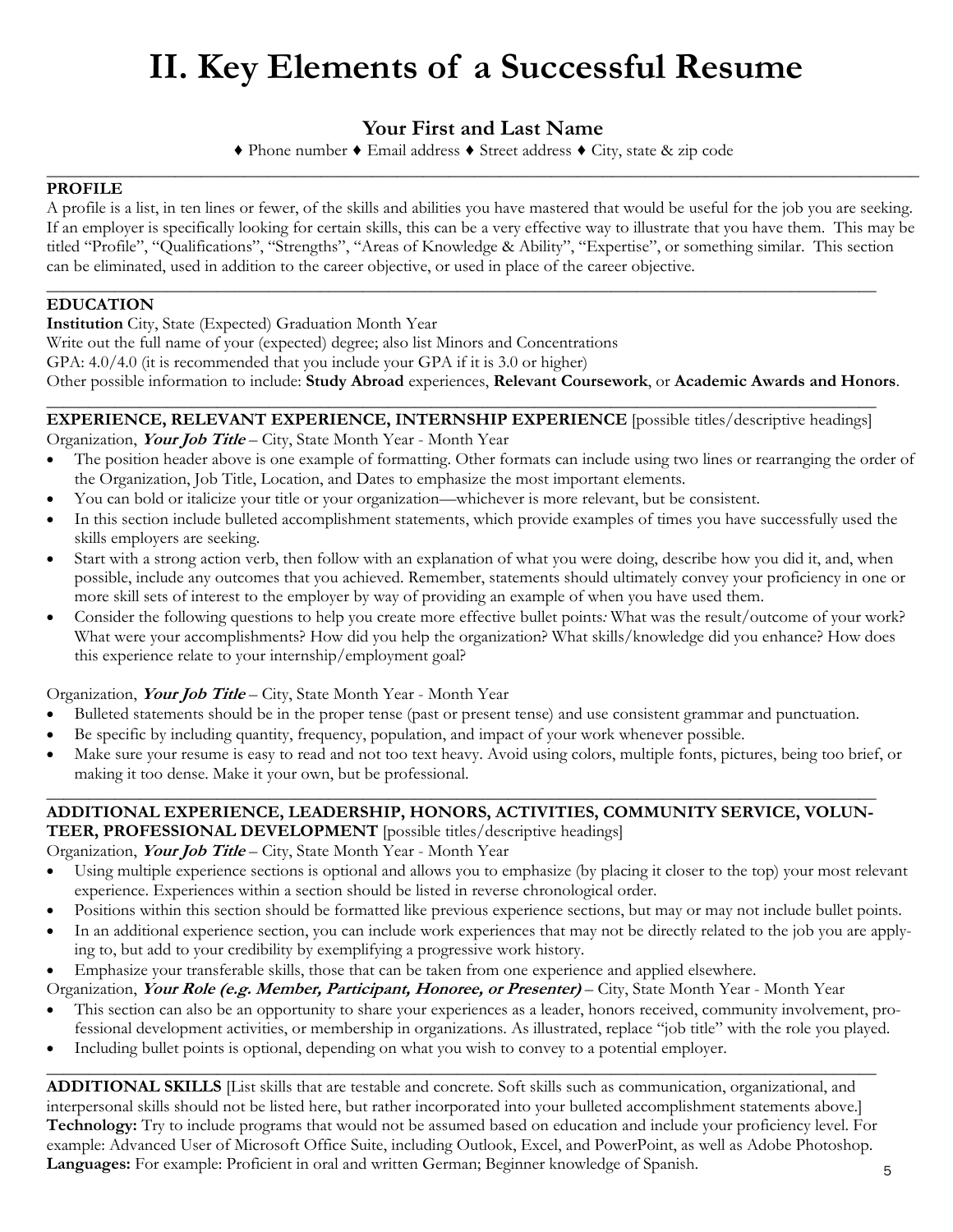# **III. Action Verbs**

Beginning each bulleted accomplishment statement with a strong action verb helps to highlight your successes and allows a reader to get a sense of your skills by scanning the page prior to reading each individual bullet point. It is a good idea to vary the action verbs on your resume in order to appeal to different audiences. Below is a list of verbs to help get you started.

| <b>Clerical or Detailed Skills</b> |                        |                          |                         |                            |                           |                         |                          |
|------------------------------------|------------------------|--------------------------|-------------------------|----------------------------|---------------------------|-------------------------|--------------------------|
| Approved                           | Collaborated           | Expedited                | Integrated              | Organized                  | Revamped                  | Specified               | Tabulated                |
| Arranged                           | Compiled               | Generated                | Maintained              | Prepared                   | Reviewed                  | Standardized            | Typed                    |
| Attended                           | Consolidated           | Identified               | Mapped out              | Processed                  | Revised                   | Streamlined             | Updated                  |
| Catalogued                         | Distributed            | implemented              | Monitored               | Proofed                    | Scheduled                 | Submitted               | Validated                |
| Classified                         | Executed               | inspected                | Operated                | Recorded                   | Screened                  | Systematized            | Verified                 |
| <b>Communication Skills</b>        |                        |                          |                         |                            |                           |                         |                          |
| Addressed                          | Composed               | Debated                  | Drafted                 | Influenced                 | Moderated                 | Publicized              | Resolved                 |
| Authored                           | Contacted              | Delivered                | Edited                  | Interpreted                | Negotiated                | Reconciled              | Spoke                    |
| Briefed                            | Convinced              | Described                | Explained               | Lectured                   | Persuaded                 | Recorded                | Translated               |
| Communicated                       | Corresponded           | Directed                 | Expressed               | Mediated                   | Promoted                  | Reported                | Wrote                    |
| <b>Creative Skills</b>             |                        |                          |                         |                            |                           |                         |                          |
| Acted<br>Composed                  | Constructed<br>Crafted | Designed<br>Developed    | Established<br>Explored | Illustrated<br>Implemented | Initiated<br>Innovated    | Invented<br>Modified    | Piloted<br>Planned       |
| Conceived<br>Conceptualized        | Created<br>Customized  | Discovered<br>Dramatized | Fashioned<br>Founded    | Improvised<br>Incorporated | Integrated<br>Introduced  | Originated<br>Performed | Revised<br>Shaped        |
| <u>Financial Skills</u>            |                        |                          |                         |                            |                           |                         |                          |
| Accounted for                      | Analyzed               | Budgeted                 | Earned                  | Forecasted                 | Monitored                 | Projected               | Researched               |
| Adjusted                           | Appraised              | Calculated               | Estimated               | Handled                    | Netted                    | Purchased               | Targeted                 |
| Administered                       | Audited                | Computed                 | Expanded                | Managed                    | Planned                   | Reconciled              | Transferred              |
| Allocated                          | Balanced               | Controlled               | Financed                | Marketed                   | Procured                  | Reduced                 |                          |
| <b>Helping Skills</b>              |                        |                          |                         |                            |                           |                         |                          |
| Advised                            | Assessed               | Coached                  | Encouraged              | Facilitated                | Intervened                | Provided                | Resolved                 |
| Advocated                          | Assisted               | Counseled                | Ensured                 | Familiarized               | Motivated                 | Referred                | Served                   |
| Aided                              | Assured                | Demonstrated             | Evaluated               | Fostered                   | Observed                  | Rehabilitated           | Supported                |
| Arbitrated                         | Cared for              | Educated                 | Expedited               | Guided                     | Protected                 | Represented             | Volunteered              |
| <b>Management Skills</b>           |                        |                          |                         |                            |                           |                         |                          |
| Accomplished                       | Authorized             | Determined               | Excelled                | Initiated                  | Motivated                 | Prioritized             | Revitalized              |
| Acquired<br>Administered           | Chaired<br>Contracted  | Developed<br>Directed    | Executed<br>Evaluated   | Led<br>Launched            | Orchestrated<br>Organized | Produced<br>Proposed    | Scheduled<br>Spearheaded |
| Appointed                          | Coordinated            | Enhanced                 | Increased               | Managed                    | Oversaw                   | Recommended             | Strengthened             |
| Assigned                           | Delegated              | Established              | Improved                | Maximized                  | Planned                   | Reviewed                | Supervised               |
| <b>Research Skills</b>             |                        |                          |                         |                            |                           |                         |                          |
| Analyzed                           | Collected              | Critiqued                | Extracted               | Inspected                  | Located                   | Reviewed                | Surveyed                 |
| Calculated                         | Compared               | Diagnosed                | Formulated              | Interpreted                | Organized                 | Solved                  | Tested                   |
| Charted                            | Concluded              | Evaluated                | Gathered                | Interviewed                | Reported                  | Studied                 | Trouble-shot             |
| Clarified                          | Conducted              | Examined                 | Identified              | Investigated               | Researched                | Summarized              |                          |
| <b>Teaching Skills</b>             |                        |                          |                         |                            |                           |                         |                          |
| Adapted                            | Communicated           | Disciplined              | Encouraged              | Focused                    | Informed                  | Persuaded               | Stimulated               |
| Advised                            | Cooperated             | Educated                 | Evaluated               | Guided                     | Inquired                  | Presented               | Taught                   |
| Challenged                         | Demonstrated           | Elaborated               | Explained               | Incorporated               | Instructed                | Rated                   | Trained                  |
| Coached                            | Developed              | Emphasized               | Facilitated             | Individualized             | Interacted                | Reinforced              | Tutored                  |
| <u>Technical Skills</u>            |                        |                          |                         |                            |                           |                         |                          |
| Activated                          | Built                  | Designed                 | Engineered              | Operated                   | Remodeled                 | Retrieved               | Standardized             |
| Applied                            | Computed               | Detected                 | Installed               | Overhauled                 | Repaired                  | Serviced                | Upgraded                 |
| Assembled                          | Contrived              | Devised                  | Navigated               | Programmed                 | Replaced                  | Solved                  | Utilized                 |

6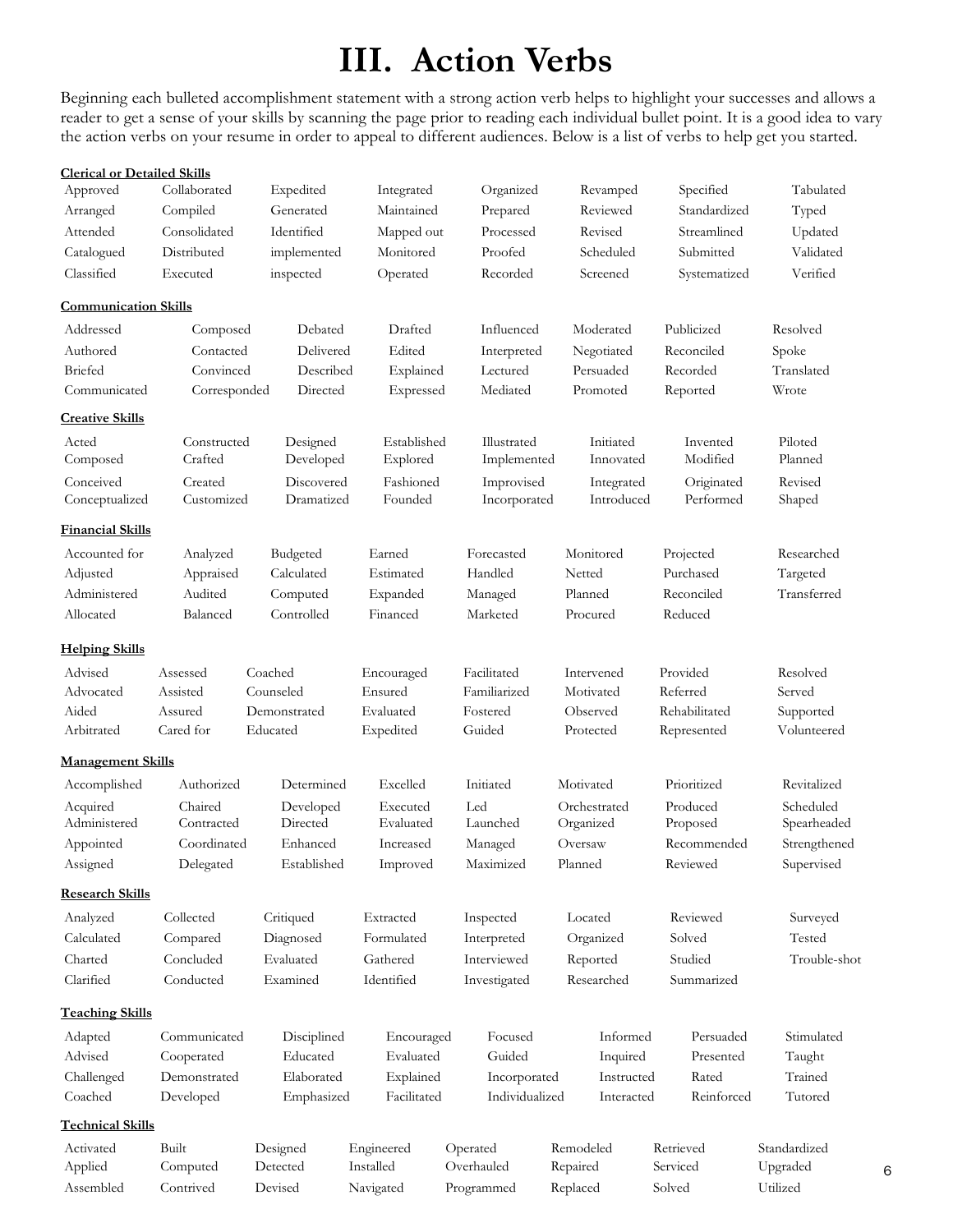# **IV. Transferable Skills**

Transferable skills are those that can be applied in multiple work settings. Consider incorporating them, in addition to those that are specific to your intended career field, by providing examples of when you have successfully used them in your bulleted accomplishment statements. Some examples of transferable skills include the following:

### **CLERICAL**

Bookkeeping Classifying Collecting Compiling Computing Examining Filing Organizing Recording Word processing

#### **HUMAN RELATIONS**

Advising Assisting Counseling Empathizing Facilitating Guiding Listening Motivating Representing Serving

### **RESEARCH**

Assessing Calculating Collecting Diagnosing Evaluating Examining Extrapolating Interviewing Investigating Synthesizing

### **COMMUNICATION**

Editing Explaining Influencing Interpreting listening Mediating Promoting Speaking Translating Writing

#### **MANAGEMENT**

Communicating Consulting Coordinating Delegating Directing Evaluating Leading Negotiating Persuading Planning

### **TECHNICAL**

Adjusting Aligning Assembling Drafting Engineering Installing Observing Operating Programming Repairing

### **CREATIVE**

Designing Developing Establishing Illustrating Imagining Improvising Inventing performing Revitalizing Visualizing

#### **PROBLEM SOLVING**

Analyzing Appraising Diagnosing Examining Executing Planning Proving Reasoning Recognizing Validating

#### **TRAINING**

Adapting Communicating Demonstrating Enabling Encouraging Evaluating Explaining Instructing Planning Stimulating

### **FINANCIAL**

Accounting Administering Allocating Auditing Balancing Calculating Forecasting Investing Projecting

#### **PUBLIC RELATIONS**

Conducting Consulting Informing Planning Presenting Promoting Representing Responding Researching Writing

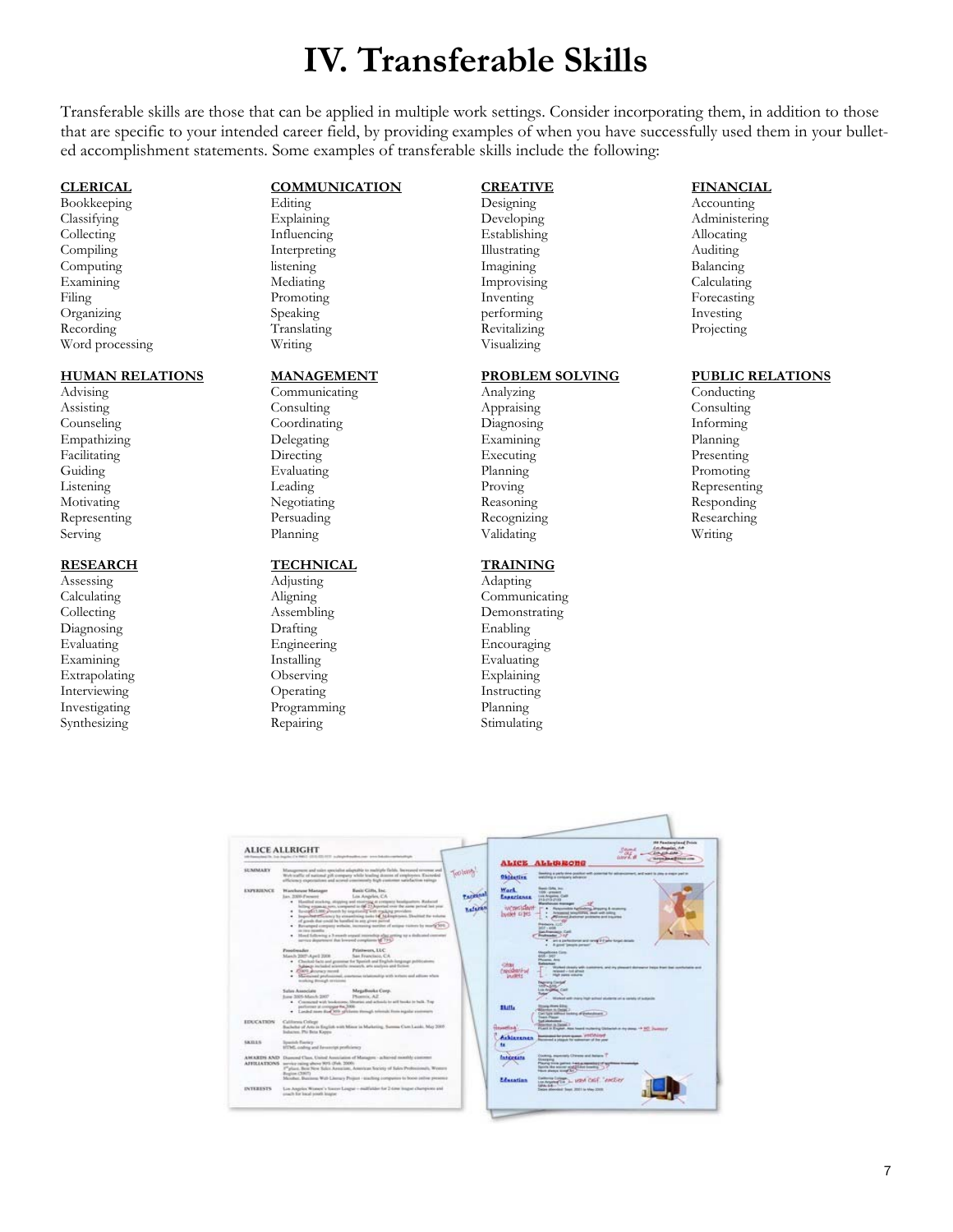# **V. Resume Heading Options**

Listed below are headings typically found on resumes. Choose headings based on their relevance to the employment opportunity and your objective.

| <b>OBJECTIVE</b>            | <b>RESEARCH</b>             | <b>FOREIGN LANGUAGES</b>     |
|-----------------------------|-----------------------------|------------------------------|
| <b>CAREER OBJECTIVE</b>     | RESEARCH EXPERIENCE         | LANGUAGE BACKGROUND          |
| <b>CAREER GOAL</b>          | RESEARCH INTERESTS          | <b>LANGUAGE SKILLS</b>       |
| <b>EMPLOYMENT GOAL</b>      |                             | MULTICULTURAL EXPERIENCE     |
| <b>JOB OBJECTIVE</b>        | LEADERSHIP EXPERIENCE       |                              |
|                             | LEADERSHIP SKILLS           | <b>AWARDS</b>                |
| SUMMARY OF QUALIFICATIONS   |                             | <b>ACADEMIC HONORS</b>       |
| <b>PROFILE</b>              | <b>COMPUTER SKILLS</b>      | <b>ACHIEVEMENTS</b>          |
| <b>STRENGTHS</b>            | <b>COMPUTER EXPERIENCE</b>  | COLLEGE HONORS/ACTIVITIES    |
| <b>SUMMARY OF SKILLS</b>    | TECHNICAL BACKGROUND        | <b>ATHLETIC HONORS</b>       |
| <b>SKILLS PROFILE</b>       |                             | ACTIVITIES AND ORGANIZATIONS |
|                             | <b>COMMUNICATION SKILLS</b> | MEMBERSHIPS                  |
| <b>EDUCATION</b>            | <b>WRITING SKILLS</b>       | PROFESSIONAL RECOGNITION     |
| EDUCATIONAL BACKGROUND      | SPEAKING SKILLS             | PROFESSIONAL ACHIEVEMENT     |
| UNIVERSITY EDUCATION        | PUBLICATIONS                |                              |
|                             | ORGANIZATIONAL SKILLS       | <b>INTERESTS</b>             |
| <b>RELATED COURSES</b>      | SPECIAL SKILLS              |                              |
| RELEVANT COURSES            |                             | RELATED EXPERIENCE:          |
| <b>COURSE HIGHLIGHTS</b>    | VOLUNTEER ACTIVITIES        | <b>Business Experience</b>   |
| SPECIAL COURSES             | COMMUNITY INVOLVEMENT       | Teaching Experience          |
| LICENSURES/CERTIFICATIONS   | VOLUNTEER EXPERIENCE        | Management Experience        |
|                             |                             | Sales Experience             |
| STUDY ABROAD                | PROFESSIONAL DEVELOPMENT    | Design Experience            |
| <b>INTERNATIONAL STUDY</b>  | <b>WORKSHOPS</b>            | Theater Experience           |
|                             | <b>SEMINARS</b>             |                              |
| <b>INTERNSHIP-Examples:</b> | <b>SPECIAL TRAINING</b>     | <b>WORK EXPERIENCE</b>       |
| Computer Internship         |                             | OTHER EXPERIENCE             |
| Accounting Internship       |                             | OTHER EMPLOYMENT             |
| Human Service Internship    |                             | EMPLOYMENT HISTORY           |
|                             |                             |                              |
|                             |                             |                              |
|                             |                             |                              |
|                             |                             |                              |
|                             |                             |                              |
|                             |                             |                              |
|                             |                             |                              |
|                             |                             |                              |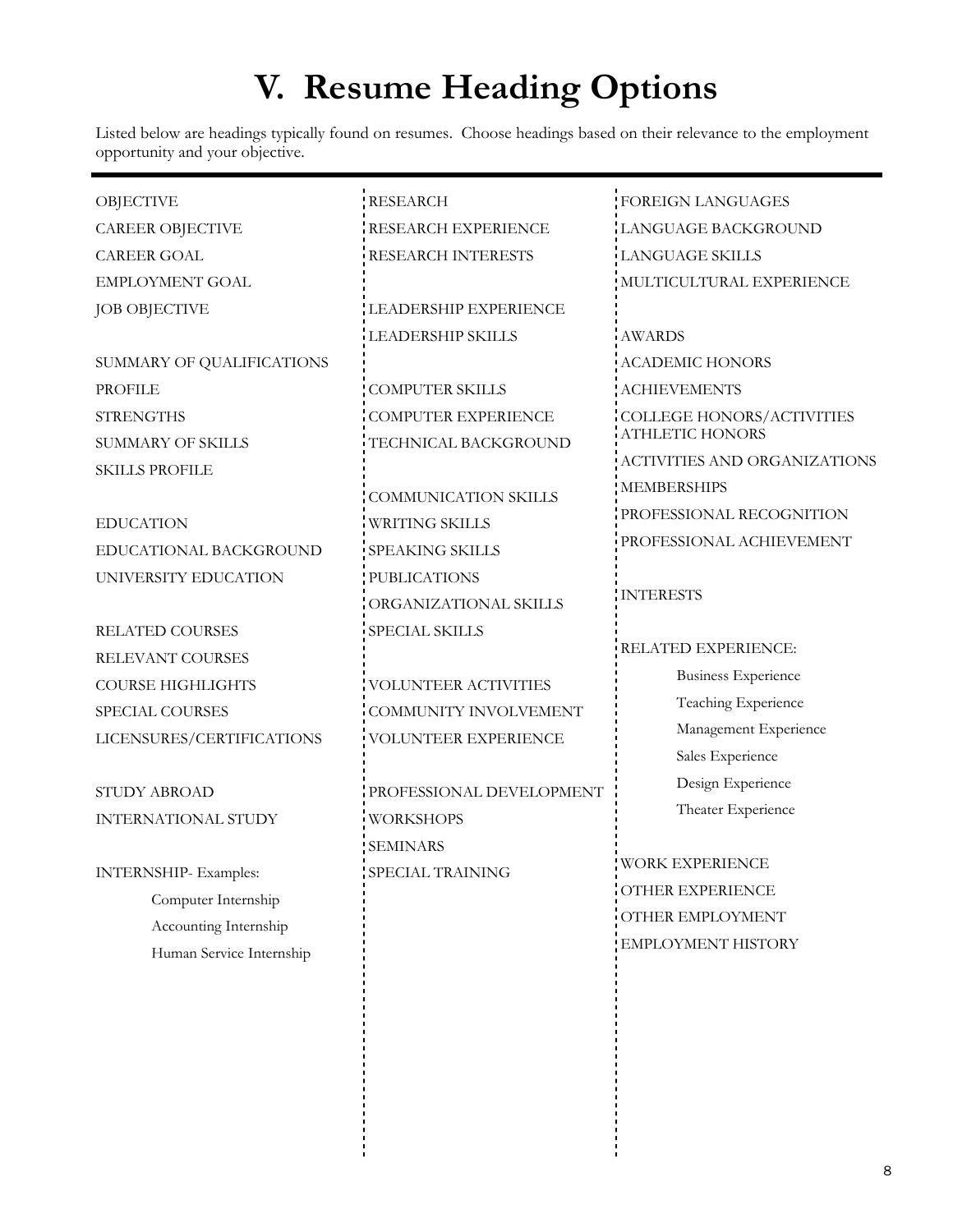# **VI. Guidelines for Creating a Reference Page**

A reference page is a list of professional acquaintances that are willing to talk with prospective employers about you and your abilities.

- Always print your references on a separate sheet.
- Listing three references is standard; listing an additional two is helpful.
- Start your reference sheet by duplicating the heading from your resume name, address, phone, and email.
- Type the word "REFERENCES" centered under your heading.
- Type the name, title, address, phone number, and email address for each reference, either centered or aligned with the left hand margin. Be sure to ask each person's permission beforehand. Use the person's work contact information unless he/she indicates otherwise.

Use professional references (i.e. faculty, supervisors, academic advisors, etc.) rather then personal references (i.e. a friend's parent, uncle, mom).

## **Resume Checklist**

**STOP!** Don't submit your resume until you have checked off this list!

- Have you set up an appointment with Career Services to get your resume critiqued?
- Is the resume pleasing to the eye: easy-to-read font, good layout? Can an employer learn the basics about you with a 10 second glance at your resume?
- Are your name, address, city, state, zip code, phone number and email address at the top of the page?
- Did you use bullets, bold, all capitals, and underlining to highlight key strengths?
- If you know your resume will be scanned, did you omit columns, underlining, and bullets?
- Is information listed in order of importance and relevance to the skills listed in the job description?
- Does the resume avoid generalities and focus on specific information about experience, context, and results?
- Did you check the spelling of every word and make sure the grammar and punctuation are correct?
- Do most phrases begin with action verbs such as "developed," "initiated," etc.?
- Have you been accurate and truthful about your accomplishments rather than being too modest or over zealous?
- Did you tailor your resume for the position by including key skills and experiences the employer wants?
- If you were the employer, would you call you for an interview?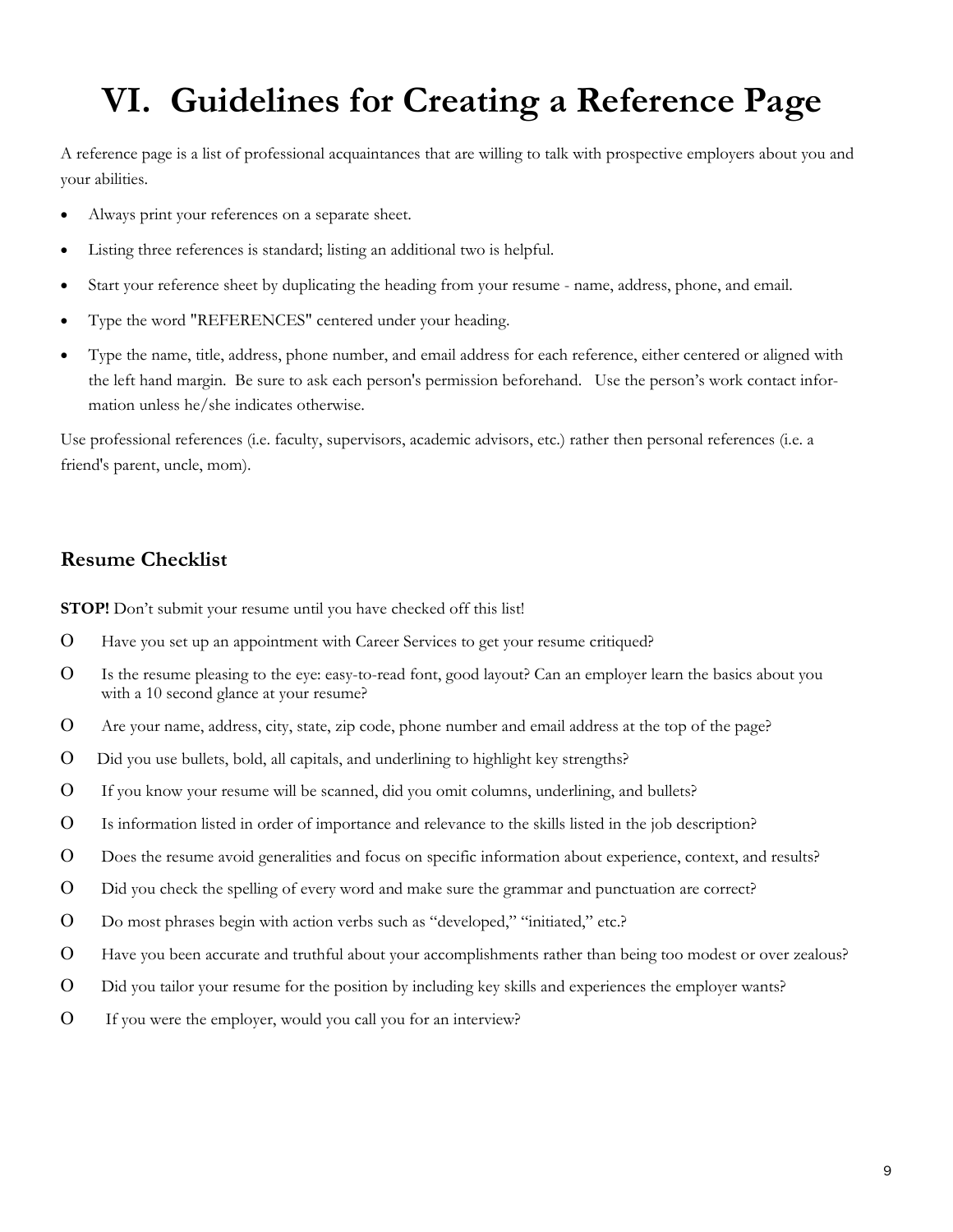700 Terrace Heights #1313 128 Arch Street Winona, MN 55987 **Amery, WI 54001** Amery, WI 54001 (715) 554-1423 (715) 268-9015 rrpeterson@smumn.edu

### **CURRENT ADDRESS PERMANENT ADDRESS**

### **REFERENCES**

Dr. David Lynch Chair & Associate Professor of Social Science Department and Coordinator of Political Science Program Saint Mary's University of MN 700 Terrace Heights #1430 Winona, MN 55987 (507) 457-1526 dlynch@smumn.edu

> Honorable Judge Molly GaleWyrick Polk County Branch 1 Circuit Court Judge 1005 West Main Street, Suite 600 Balsam Lake, WI 54810 mgwyrick@polkcounty.com (715) 485-9264

> > Mr. Russ Evenson Owner and Manager Village Pizzeria 325 Keller Avenue North Amery, WI 54001 russe@villagepizzeria.com (715) 268-7010